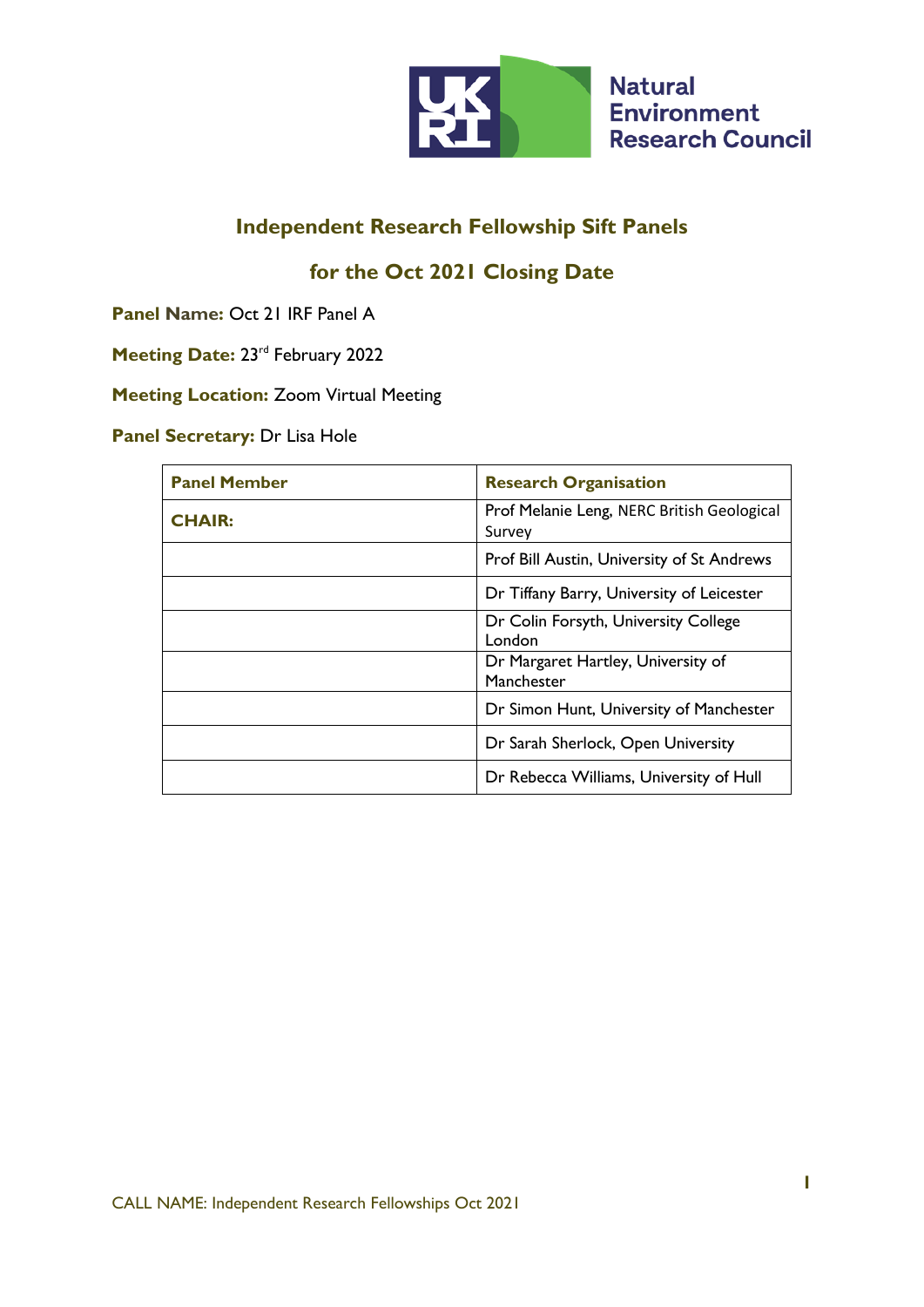

## **Independent Research Fellowship Sift Panels**

### **for the Oct 2021 Closing Date**

**Panel Name:** Oct 21 IRF Panel B

**Meeting Date: 24th February 2022** 

**Meeting Location:** Zoom Virtual Meeting

#### **Panel Secretary:** Kay Heuser

| <b>Panel Member</b> | <b>Research Organisation</b>                                                                |
|---------------------|---------------------------------------------------------------------------------------------|
| <b>CHAIR:</b>       | Prof Carol Robinson, University of East<br>Anglia                                           |
|                     | Prof Daren Gooddy, NERC British<br><b>Geological Survey</b>                                 |
|                     | Prof Anton Edwards, Private<br>consultant/University of the Highlands and<br><b>Islands</b> |
|                     | Dr Kelly, Redeker, University of York                                                       |
|                     | Dr Claire Ryder, University of Reading                                                      |
|                     | Dr Zongbo Shi, University of Birmingham                                                     |
|                     | Dr Jemma Shipton, University of Exeter                                                      |
|                     | Dr Sarah Woodroffe, Durham University                                                       |